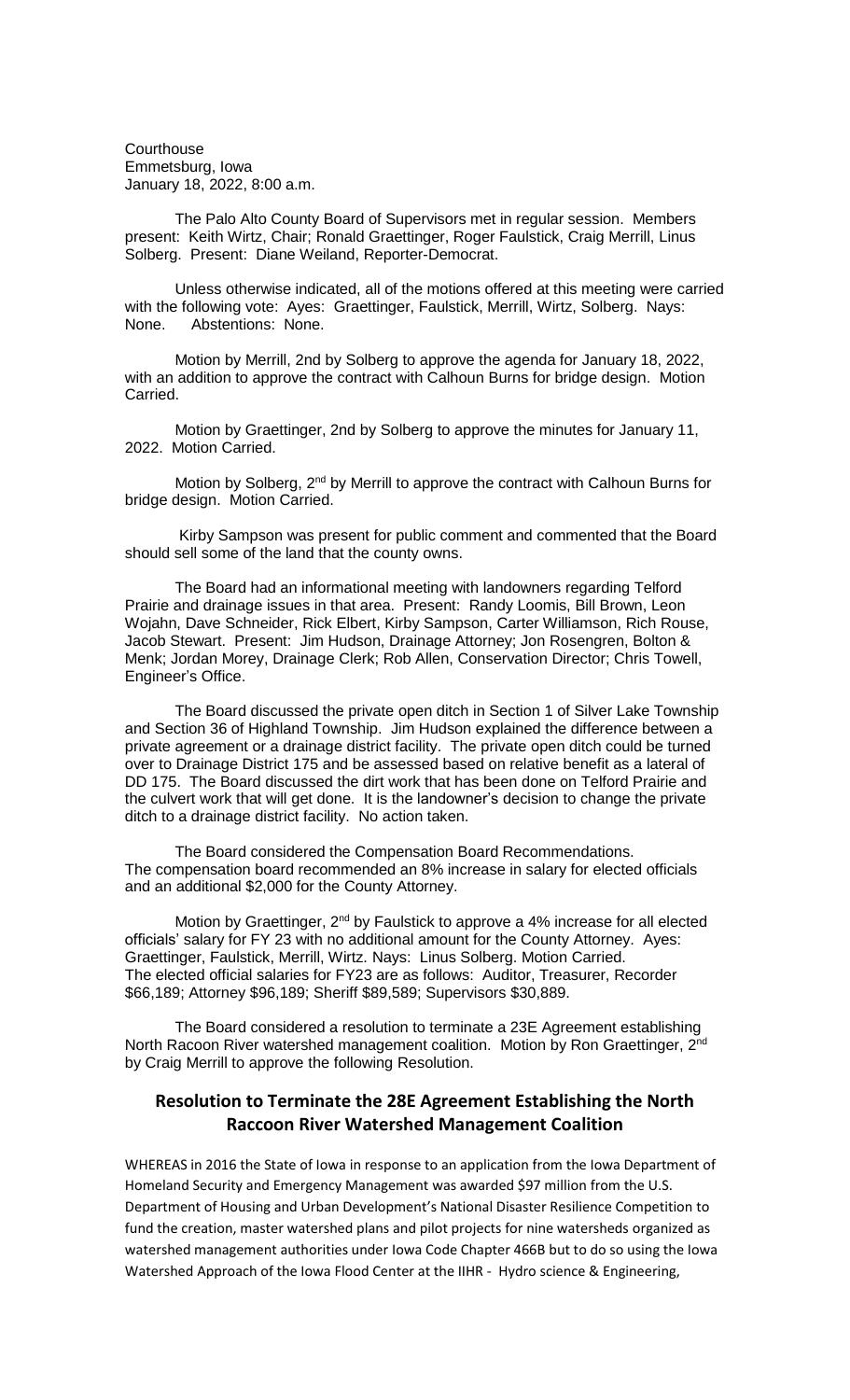University of Iowa, but that federal funding has ended and the Iowa Watershed Approach is no longer in effect as to the organization and operation of the WMAs under the law.

WHEREAS, the Iowa Department of Natural Resources authored the Chapter 28E Agreement documents for these nine watershed management authorities and only the North Raccoon River Watershed Management Authority was organized to include lands not in the watershed described in the Chapter 28E agreement.

WHEREAS, there exist today a total 26 watershed management authorities in the state of which only the North Raccoon River Watershed Management Coalition was organized to include lands not in the watershed described in the Chapter 28E agreement.

WHEREAS, parts of Polk, Dallas, Warren and Madison Counties, including much of the City of Des Moines and many suburbs are directly tributary to the downstream Raccoon River and are not in the North Raccoon River watershed described in the 28E agreement and are erroneously included in the North Raccoon River WMA.

WHEREAS, the Iowa Code Subsection 466B.22(1) requires that the political subdivisions in a WMA occupy both the watershed described in the Chapter 28E agreement and the same USGS HUC 8 hydrologic unit and the bylaws of the North Raccoon River Watershed Management Authority at Article I, paragraph C limits membership to political subdivisions "located within the North Raccoon River Watershed" an obvious error has occurred. This fundamental error cannot be corrected and the only solution is to terminate the Chapter 28E agreement.

WHEREAS, the map provided in Attachment A to the Chapter 28E agreement establishing the North Raccoon River Watershed Management Authority has been erroneously labeled by the Iowa DNR as the North Raccoon River Watershed when in fact the map clearly shows the USGS 07100006 hydrologic unit assigned the label North Raccoon by the USGS and in fact it is not a watershed.

WHEREAS, the WMA has failed to comply with legal requirements of Iowa Code Chapter 28E regarding required publications and filings with the Secretary of State such that the voting membership has been made uncertain and the WMA has not observed its bylaws in managing the continued eligibility and terms of the members of the Board of Directors nor has it properly administered the use of proxy votes or recorded the casting of individual votes as per the bylaws.

WHEREAS, appointed directors for the members City of Clive, Boone County, and the Boone SWCD were employees of a consulting firm hired by the WMA to prepare the Watershed Management Plan and that these directors had obvious conflicts of interest.

AND WHEREAS, in the January 25, 2020, vote of the Board of Directors to approve the Watershed Management Plan all three of the above members voted in favor of the plan and at least two, if not three, of the votes were cast by a conflicted director and employee of the consultant.

AND WHEREAS, the recorded vote of the 26 voters present was 14 in favor and 12 opposed, but if two favorable votes were withheld due to the conflict of interest the vote would have failed 12-12 and if three favorable votes were withheld due to the conflict of interest the vote would have failed 11-12.

AND WHEREAS, the Chapter 28E agreement in Section 12 subjects the WMA to the conflicts of interest applicable to municipalities and municipal officers in general and Iowa Code Subsection 380.4(2) declares a municipal measure invalid if the vote of the conflicted member or members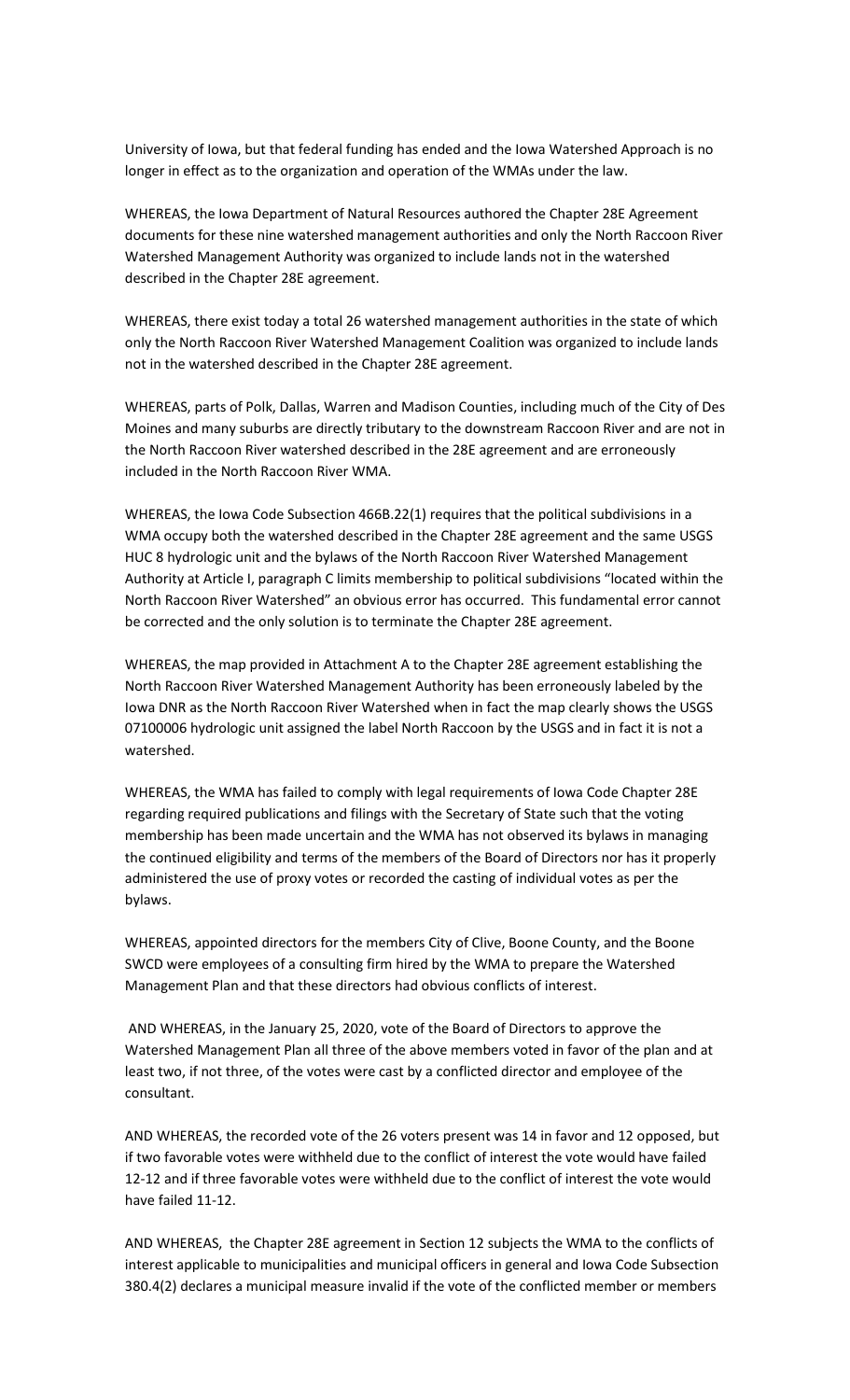of the council was decisive to passage of the measure. That is the circumstance in this matter and it was an error of the WMA Chair to declare the watershed management plan approved.

AND WHEREAS, the error of the DNR and the WMA organizers in failing to accurately map the boundaries of the land area of the North Raccoon River Watershed has no solution.

AND WHEREAS, the WMA has not complied with several legal requirements of its bylaws and Iowa Code Chapter 28E governing the establishment by the more than 40 political subdivision members of the North Raccoon River Watershed Management Coalition putting the continued validity of the WMA in doubt.

AND WHEREAS, obvious conflicts of interest have placed the validity of the approval of the Watershed Management Plan in doubt.

AND WHEREAS, this member of the North Raccoon River Watershed Management Coalition has no intention to approve annual ad valorem property taxes or to solicit, accept and receive nonregular gifts, grants or loans for funding the hiring of a watershed manager and other staff or to fund revisions to the watershed management plan and we find that the primary tasks of the WMA for which it was initially established is completed.

AND WHEREAS, it makes no sense for the WMA board to regularly meet any further and for the WMA to continue in existence risking the accumulation of debt and the imposition of future mandates upon the members or the entire watershed and we recognize that the HUC 12 and smaller local watersheds will be the vehicles by which water quality improvement plans and projects will best be pursued by cities, counties and SWCDs in the future.

BE IT RESOLVED, that the Palo Alto County Board of Supervisors hereby calls upon the members of the North Raccoon River Watershed Management Coalition to terminate the Chapter 28E agreement as provided in Section 15 of the Chapter 28E agreement.

Motion by Ron Graettinger, 2<sup>nd</sup> by Craig Merrill to approve the above Resolution on January 18, 2022. Ayes: Graettinger, Faulstick, Solberg, Merrill, Wirtz. Nays: none.

Resolution Passed.

/s/Keith Wirtz, Chair

/s/Attest: Carmen Moser, Auditor

MINUTES OF MEETING TO APPROVE CONTRACTS AND BONDS

419285-14 (L)

Emmetsburg, Iowa

January 18, 2022

The Board of Supervisors of Palo Alto County, Iowa, met on January 18, 2022, at 9:30 o'clock a.m., at the Courthouse Boardroom, Emmetsburg, Iowa.

The meeting was called to order by the Chairperson and the roll being called, there were present and absent the following named Supervisors:

Present: Keith Wirtz, Ron Graettinger, Craig Merrill, Roger Faulstick, Linus Solberg. Absent: none.

After due consideration and discussion, Supervisor Roger Faulstick introduced and moved the adoption of the resolution next hereinafter set out, the same being a resolution approving the executed contracts and performance and/or payment bonds for